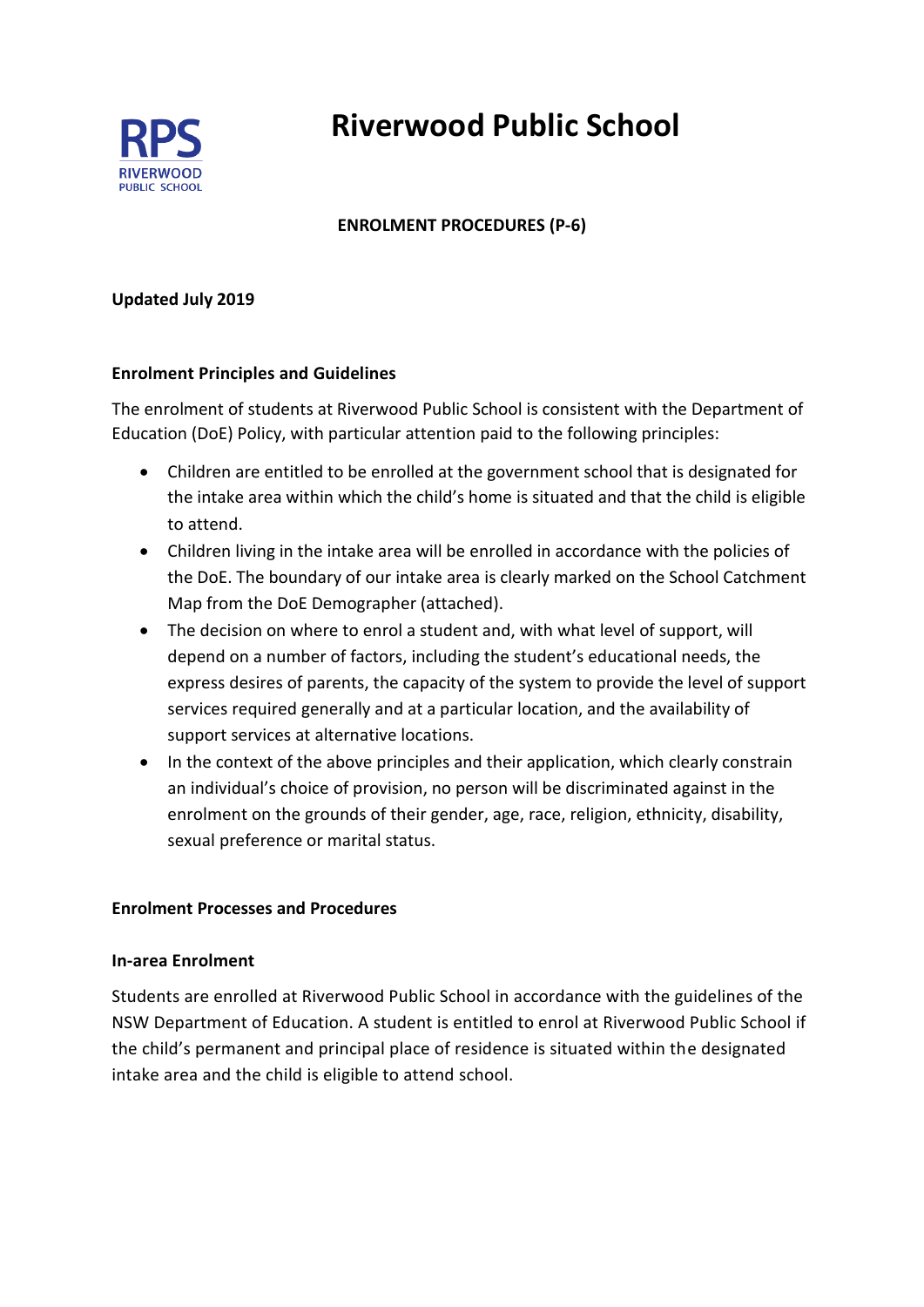### **Enrolment Ceiling**

A current enrolment ceiling for Riverwood Public has been established. Once this enrolment ceiling has been reached, in general, children who do not live within the designated intake area will not be enrolled. This ceiling does not take into account preschool enrolments, for which a separate procedures exist. These are outlined further in this document.

## **Enrolment Buffer**

Within the enrolment ceiling, a buffer will be determined to accommodate in-area students arriving throughout the year. The size of the buffer will be based on historical data, enrolment fluctuations and on the number of families moving in and out of the area. Places in the buffer will not be offered to out-of-area children.

## **Proof of Residency**

The school will seek evidence demonstrating that the child's place of residence is within the designated intake area through the provision of current original documents. These are:

- Property ownership or tenancy documents in the name of the child's parents or guardians e.g. rate notice (in relation to property ownership) or tenancy agreement (of at least 12 months duration); and
- b) Three utility account statements (water, electricity, telephone or gas) displaying the name and address of the child's parents or guardians.

Please be aware of the following paragraph on the front page of 'Application to enrol in a NSW government school' which states:

*'Giving false or misleading information is a serious offence. In the event that statements made in this application later prove to be false or misleading, any decision made as a result of this application may be reversed.'*

## Please also note the following:

A child enrolling at Riverwood Public School is required to live with his/her parents or legal guardians. Staying with a relative or friend does not qualify a child as "a resident". Proof of Guardianship must be supported by the relevant papers endorsed by the Family Court of Australia.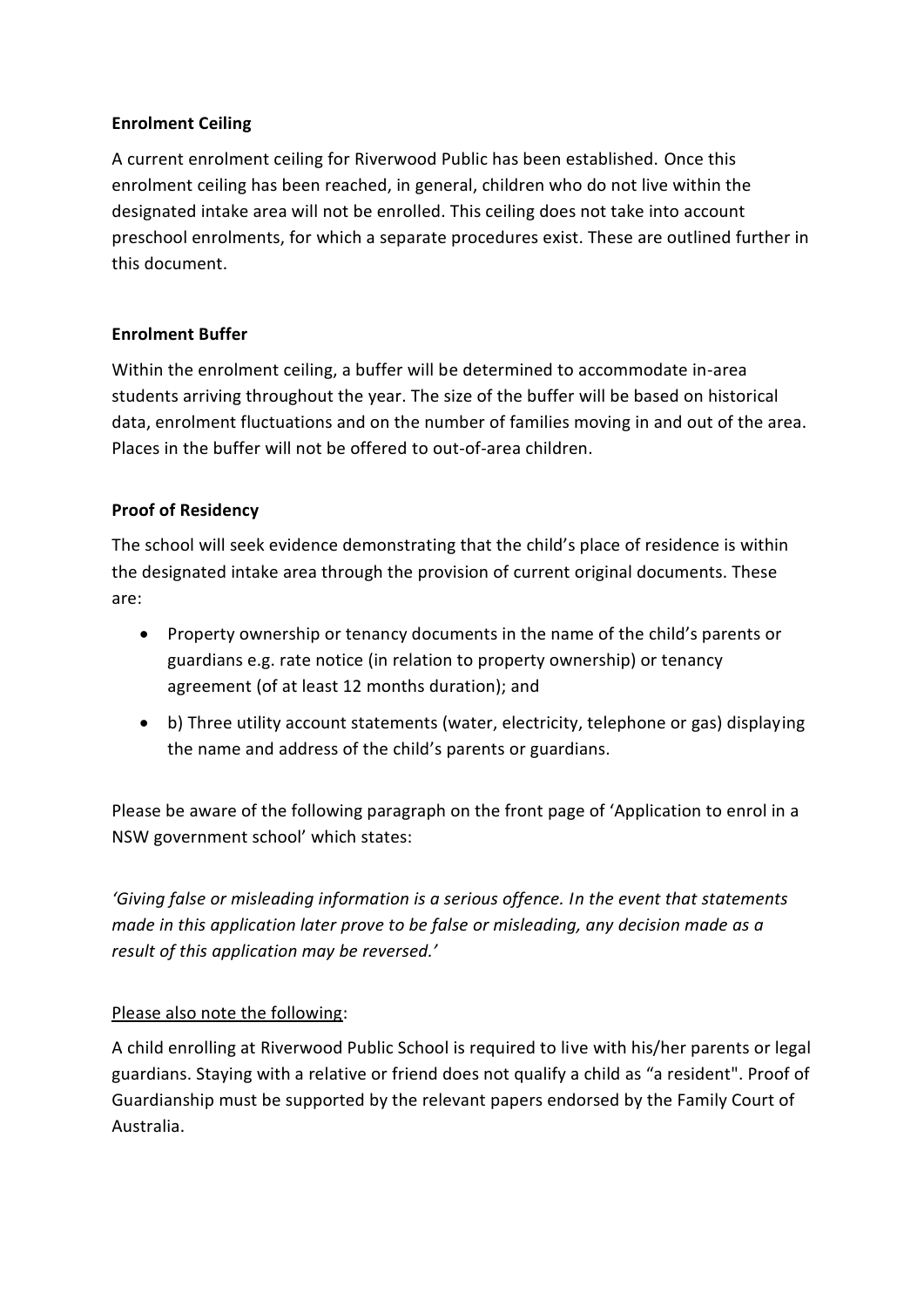Applicants are required to be permanently residing in the designated intake area at the time of making an application to the school.

If the child's place of residence changes at any time after your child commences school, the child's parent or guardian must notify the school immediately so that the school records remain accurate.

## **Preschool Enrolment**

Children are eligible to enrol in NSW public preschools if they turn four **on or before 31 July** of that year. Applications for next year are taken from term two of the current school year.

Please make an appointment with us to apply to enrol your child. You will need to bring these documents with you:

- Your child's birth certificate or identity documents
- Your child's immunisation records
- Proof of child's address originals of different documents such as your council rates notice or residential lease and electricity bill
- Low income health care card (if applicable)
- Family law or relevant court orders (if applicable).

Children attending a DoE preschool are entitled to do so for one school year only prior to commencing Kindergarten.

## **Specific Priority categories for Preschool Placement**

When placing children into the preschool, the guidelines for placement are decided in accordance with DoE guidelines.

Priority will be given to children whose families are experiencing disadvantage and who are unable to access other prior to school services. Priority is also given to families who are in the designated intake area of the school and to families with current siblings in the school.

#### Specific Priority categories will include children:

- Of Aboriginal and /or Torres Strait Islander background
- With additional needs, with no prior to school experience
- From families experiencing financial hardship
- From families who have one parent
- Families who are designated in-area for the primary school
- Families of preschool applicants who currently have siblings in the primary school.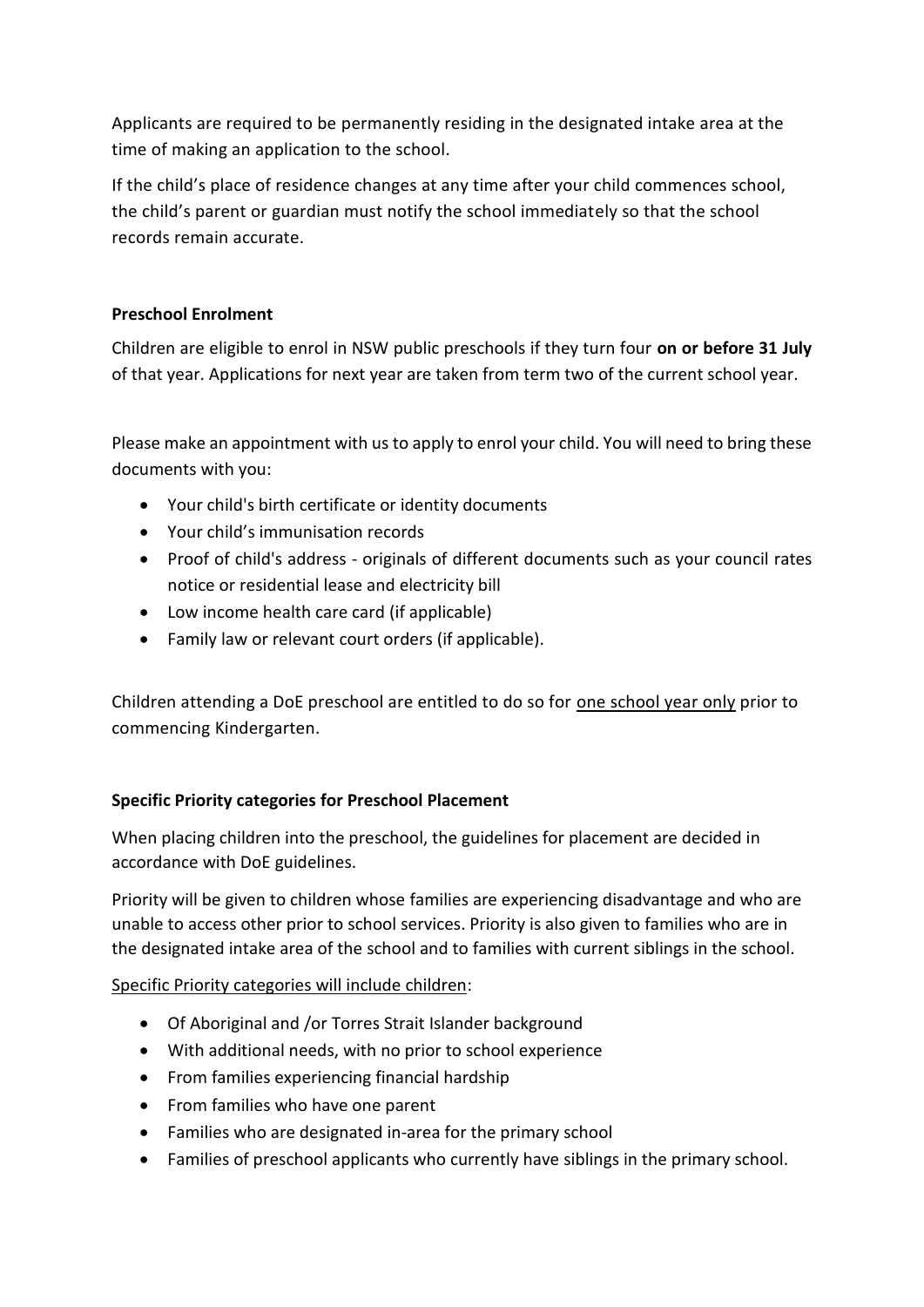#### **Preschool Hours**

Riverwood Public School runs a 3 day and 2 day program, with the groups swapping midyear (for example if your child attends Monday-Wednesday in Terms 1 and 2, they will attend Monday and Tuesday in Terms 3 and 4):

> Monday-Wednesday: 9.00am to 3.00pm Thursday and Friday: 9.00am to 3.00pm

Please note that the minimum hours students are expected to attend preschool is 9.30am-2.30pm.

Payment: \$20.00 per day (this includes the government rebate). Families on a Health Care Card are charged \$10.00 per day.

#### **Kindergarten Enrolment**

For students entering Kindergarten the principle place of residence must be re-confirmed at the commencement of the school year prior to the child's first day of attendance. An original and current utilities or services bill must be presented to the school. Children may enrol at the beginning of the school year if they **turn 5 years of age on or before 31 July in that year.**

#### **Non-Australian Citizens**

Non-Australian citizens holding a visa granting permanent residence, New Zealand citizens holding a current New Zealand passport and permanent residents of Norfolk Island are eligible for enrolment and are not liable to pay the Temporary Visa Holders Education Fee. The school must sight the originals of passports and other travel documents and record the details of these documents before enrolment.

Applicants in this category are required to be permanently residing in the designated intake area at the time of making an application to the school.

Siblings of children currently enrolled at Riverwood Public School not living in the designated intake area, will have to make an application as an out-of-area enrolment. Offers to out-of-area applicants may only be made when places are available.

#### **Out-of-area enrolments**

An out-of-area enrolment is a student whose permanent and principal place of residence is beyond the designated intake area.

Criteria for selecting out-of-area enrolment applications may include one or more of the following factors. The factors listed are not in priority order: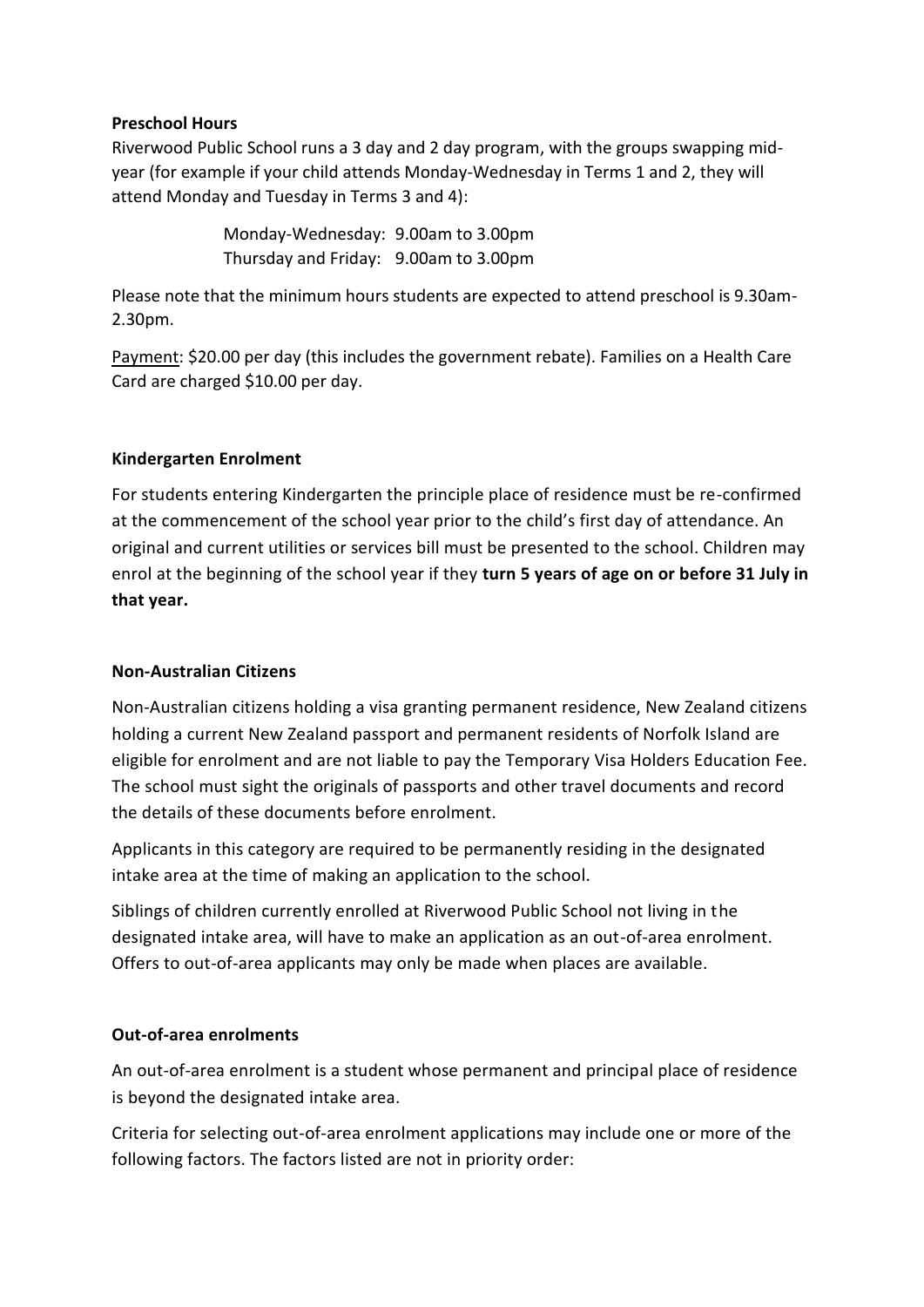• A sufficient enrolment buffer exists for eligible in-area enrolments and the school is within its enrolment ceiling

- Availability of appropriate staff and permanent accommodation
- Siblings of students currently enrolled in the school
- Children of current Riverwood Public School staff (subject to approval by the enrolment committee)
- Compassionate grounds.

Criteria will be applied equitably to all applicants.

The Enrolment Committee reserves the right to consider, and accept, special case applications. The Enrolment Committee has the authority to give priority of criteria for successful special case applications.

#### **Enrolment committee**

The Riverwood Public School Enrolment Committee considers and makes decisions on outof-area enrolment application. The enrolment committee comprises:

- A delegate of the Principal
- One staff member and
- One school community member nominated by the school's Parents' and Citizens' Association

The Enrolment Committee is chaired by a delegate of the Principal, who has the casting vote. Decisions made by the Enrolment Committee must be made within the criteria for out-of-area enrolment. The enrolment committee will keep minutes of meetings which are available to the Director, Educational Leadership on request.

#### **Waiting list management - Preschool**

Where the number of preschool applicants exceeds the number of places, the Enrolment Committee will meet and prioritise applicants in accordance with the specific priority areas mentioned above.

#### **Waiting list management – Primary School**

Out-of-area students will be requested to submit an application for out-of-area enrolments by 31 July. Applications received by 31 July will be place on a waiting list. The